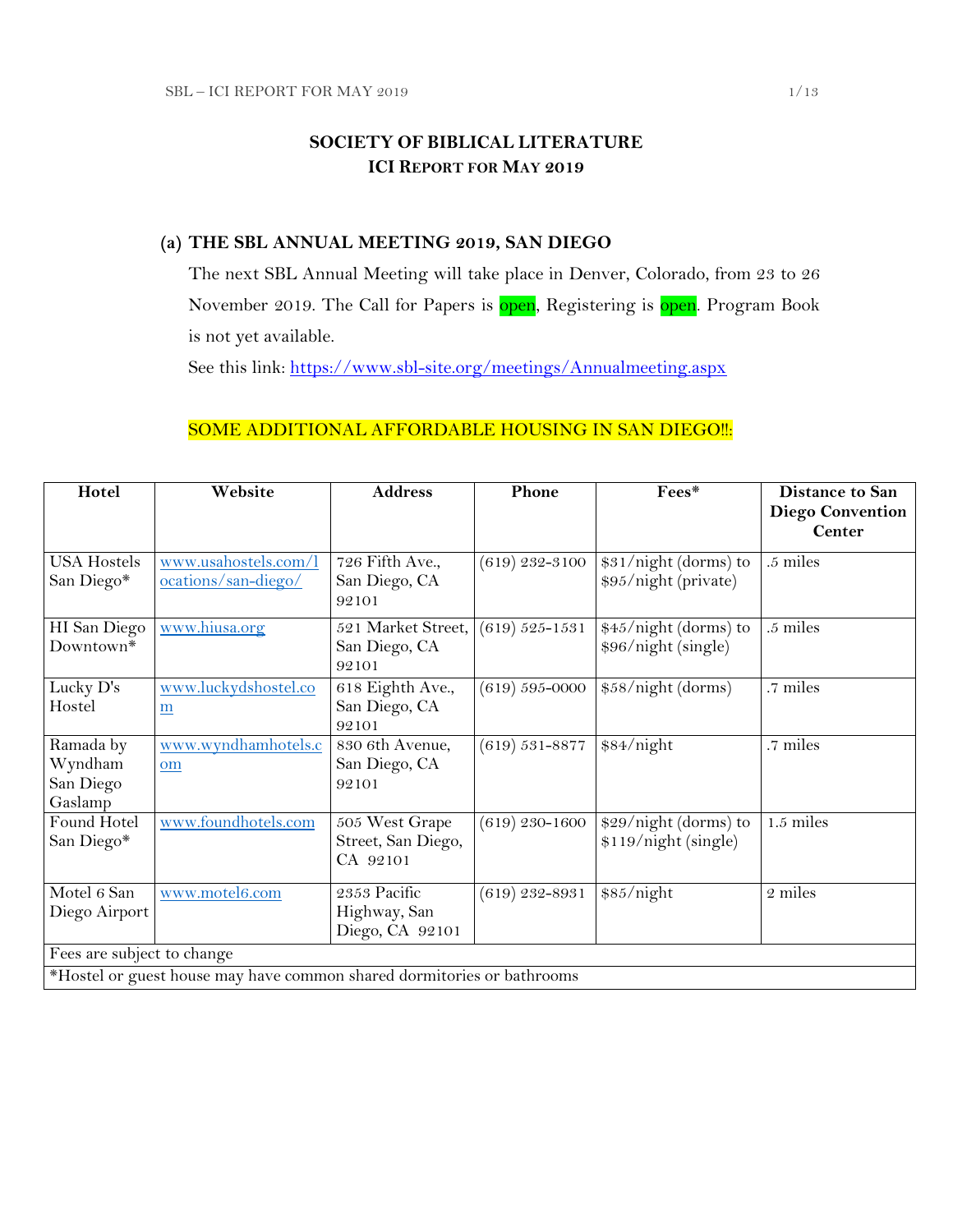#### **(b) THE SBL INTERNATIONAL MEETING 2019, ROME**

The next SBL International Meeting will take place in the Pontifical Biblical Institute and the Gregorian University, Rome, from 1 to 5 July 2019. The Call for Papers is closed, Registering is open. Program Book is available.

See this link:<https://www.sbl-site.org/meetings/Internationalmeeting.aspx>

**Visa letters for travel to the Annual or International Meetings** In order to facilitate attendance by those in ICI countries at SBL Congresses, **[Samantha Spitzner](mailto:samantha.spitzner@sbl-site.org)** has been appointed as the SBL visa coordinator. Samantha will advise members who need visas in order to travel to and participate in the Annual or International Meetings. She will not prepare applications, but will be a source of information to aid members in submitting applications and will provide letters of intent if needed by those participating in the meeting as presenters or committee members. For more information, please contact Samantha directly.

#### **(c) SBL INTERNATIONAL TRAVEL AWARDS**

#### 2019 International Travel Award Recipients

Congratulations to the following individuals on receiving the award.

Sunday Oluyinka Sangotunde Alroy Mascrenghe Laila Vijayan Cristian Cardozo Mindiola Slindile Thabede Ivana Arsic Liljana Jovanovic Juan Alberto Casas Ramirez

The SBL International Travel Awards offer opportunities to current SBL members outside North America to attend the Annual or International Meeting, to participate in the program, to enhance their professional development, and to build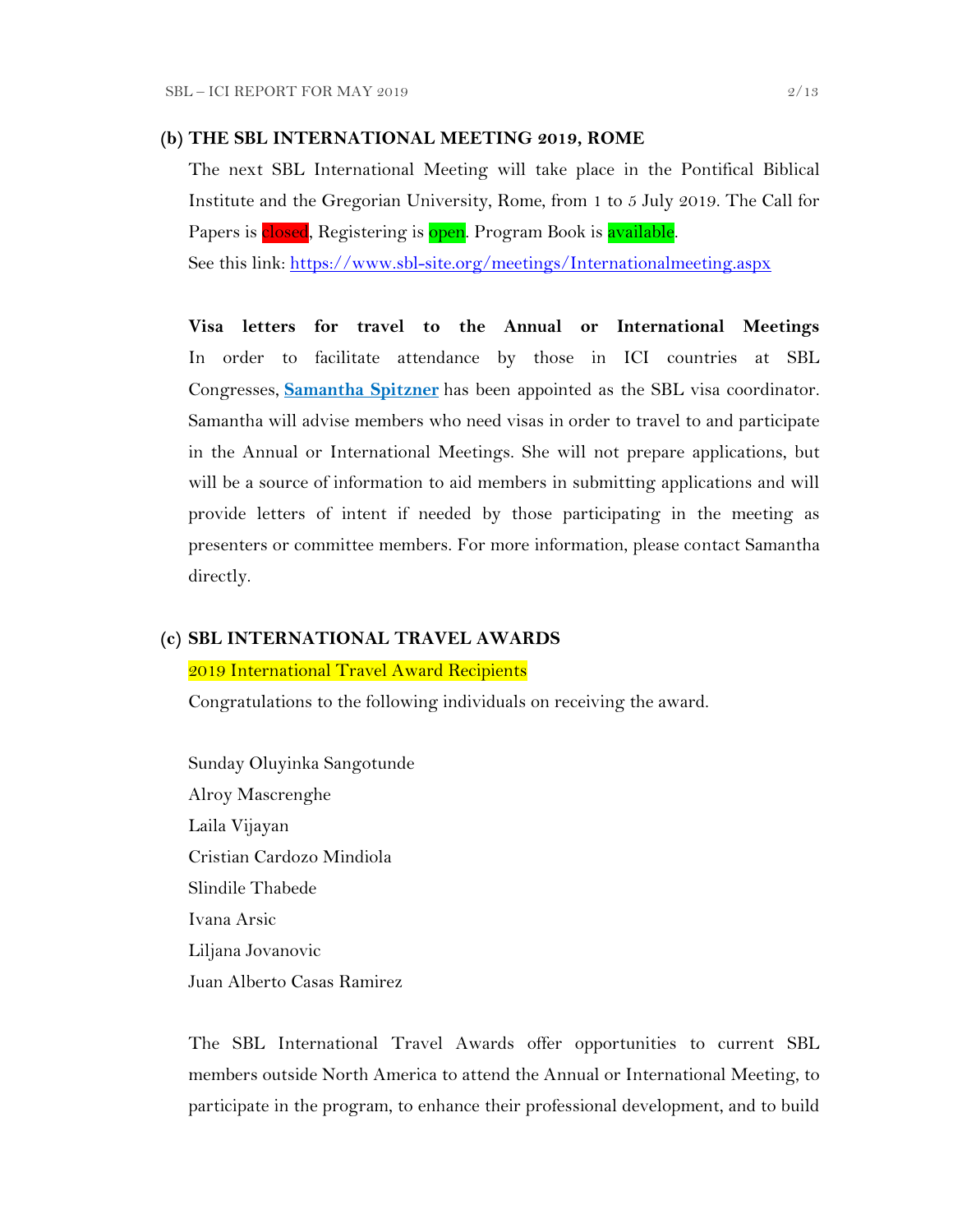their network with fellow scholars. These grants help facilitate the work of Program Units and the International Cooperation Initiative ("ICI"). These grants are intended to support underrepresented and underresourced scholars. As such, preference will be given to women, people of historically underrepresented ethnicities, and members from **[ICI-qualifying countries](https://www.sbl-site.org/assets/pdfs/ICIcountries.pdf)**. A key criterion is an applicant's demonstrable financial need.

Four International Travel Award Panels (ITAP) will administer the awards each year, serving four geographic regions:

- Africa and Middle East
- Asia and Pacific
- Eastern Europe
- Latin America and Caribbean

For awards offered in 2019, each ITAP will administer \$3,000 in awards in each region. The panels may determine the best distribution of funds (e.g., as one \$1000 and one \$2000 award, or as three awards of \$1000 each). The applicants must attend the Annual or International Meetings, but may or may not participate in the program, depending upon their needs expressed in the application. All grants include lodging (one room, single or shared) for four nights and complimentary meeting registration. Recipients may not have attended an Annual or International Meeting within the last five (5) years.

<https://www.sbl-site.org/membership/AMtravelgrant.aspx>

#### **(d) PUBLICATION IN [ANCIENT NEAR EAST MONOGRAPHS](http://www.sbl-site.org/publications/Books_ANEmonographs.aspx) (ANEM)**

ANEM is a series that was established by the SBL at the request of the International Cooperation Initiative (ICI), jointly published with the Universidad Católica Argentina's Centro de Estudios de Historia del Antiguo Oriente (CEHAO) and co-edited by Jeffrey Stackert and Juan Manuel Tebes. The series publishes volumes on the Ancient Near East (including ancient Israel) both in print and electronically, making them freely available for download. Paperback and hardback versions of the volumes are available, for a reasonable price.

To view the volumes published in the series, please go to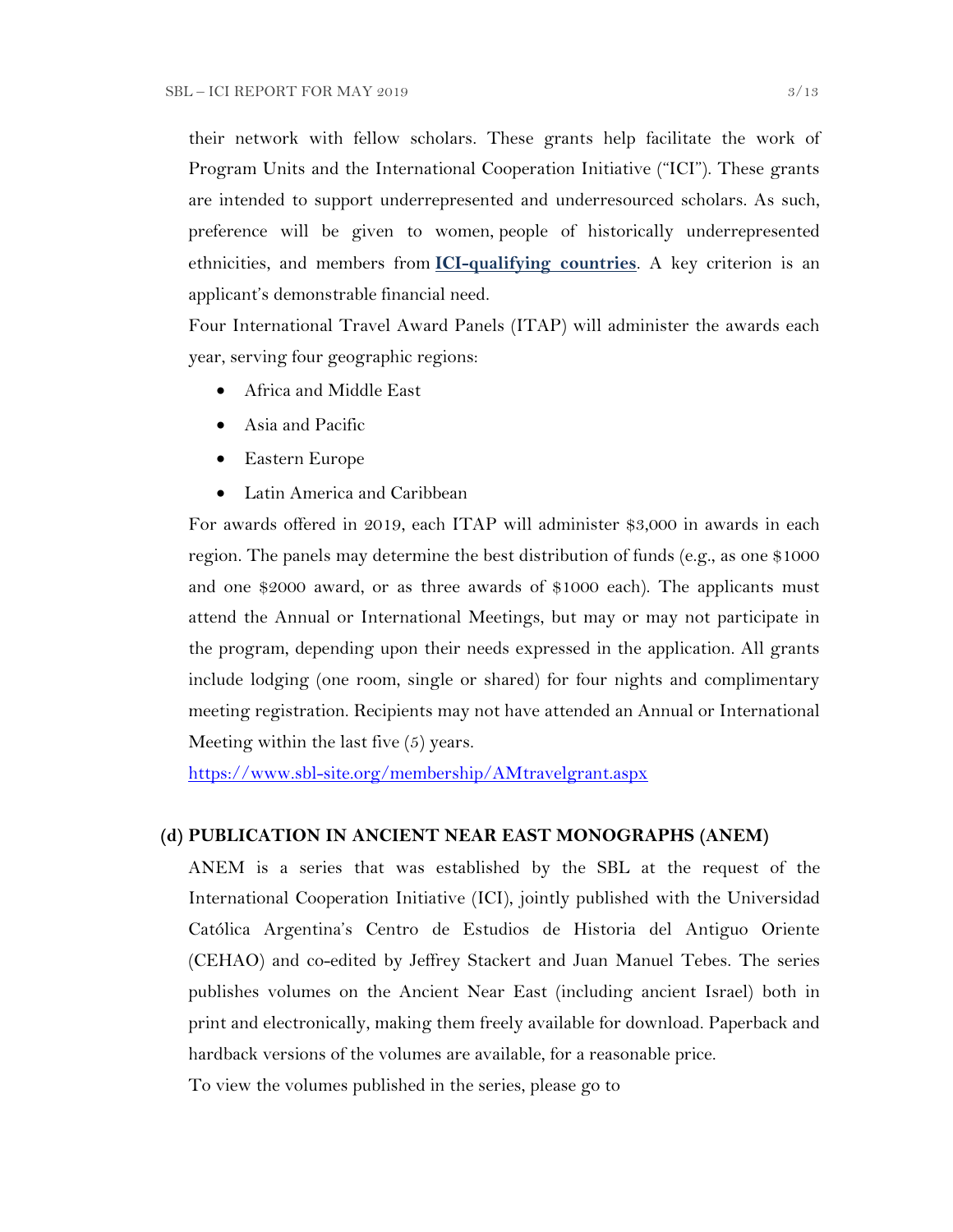[http://www.sbl-site.org/publications/Books\\_ANEmonographs.aspx](http://www.sbl-site.org/publications/Books_ANEmonographs.aspx) (SBL English version)

<http://www.uca.edu.ar/anem> (CEHAO Spanish version)

The latest volume in ANEM is:

# **BOSWORTH, David A. House of Weeping: The Motif of Tears in Akkadian and Hebrew Prayers. Ancient Near East Monographs – Monografías sobre el Antiguo Oriente, Volume 24. Atlanta: Society of Biblical Literature – Centro de Estudios del Antiguo Oriente, 2019. 184 pp. ISBN 9781628372359**

Explore the meaning and effects of weeping in ancient texts.

David A. Bosworth draws on scientific research on weeping to understand references to a petitioner's tears in biblical and other ancient Near Eastern prayers. Drawing from Hebrew and Akkadian texts, Bosworth illustrates how weeping reflects helplessness and being overwhelmed with emotion as well as how tears often motivate others to help. Because people turn to prayer at times of extreme distress, weeping and prayer may reinforce one another as strategies to move the deity to offer assistance. For example, when prayers that mention weeping assume that the deity is angry, tears function as part of calming divine wrath. Bosworth's substantive engagement with the sciences demonstrates how scientific scholarship can enhance humanities research and vice versa.

- A theory of prayer drawn from scientific studies of emotion regulation.

- Corpus-based research that permits analysis of the distribution of the weeping motif in diverse genres.

- Substantive comparisons between biblical and Mesopotamian prayers without treating either as secondary or collapsing their differences.

## **(e) PUBLICATION IN INTERNATIONAL VOICES IN BIBLICAL STUDIES (IVBS)**

IVBS is a series that was established by the SBL at the request of the International Cooperation Initiative (ICI), and which is co-edited by Monica Melanchthon and Jione Havea. IVBS encourages in particular submissions from scholars in the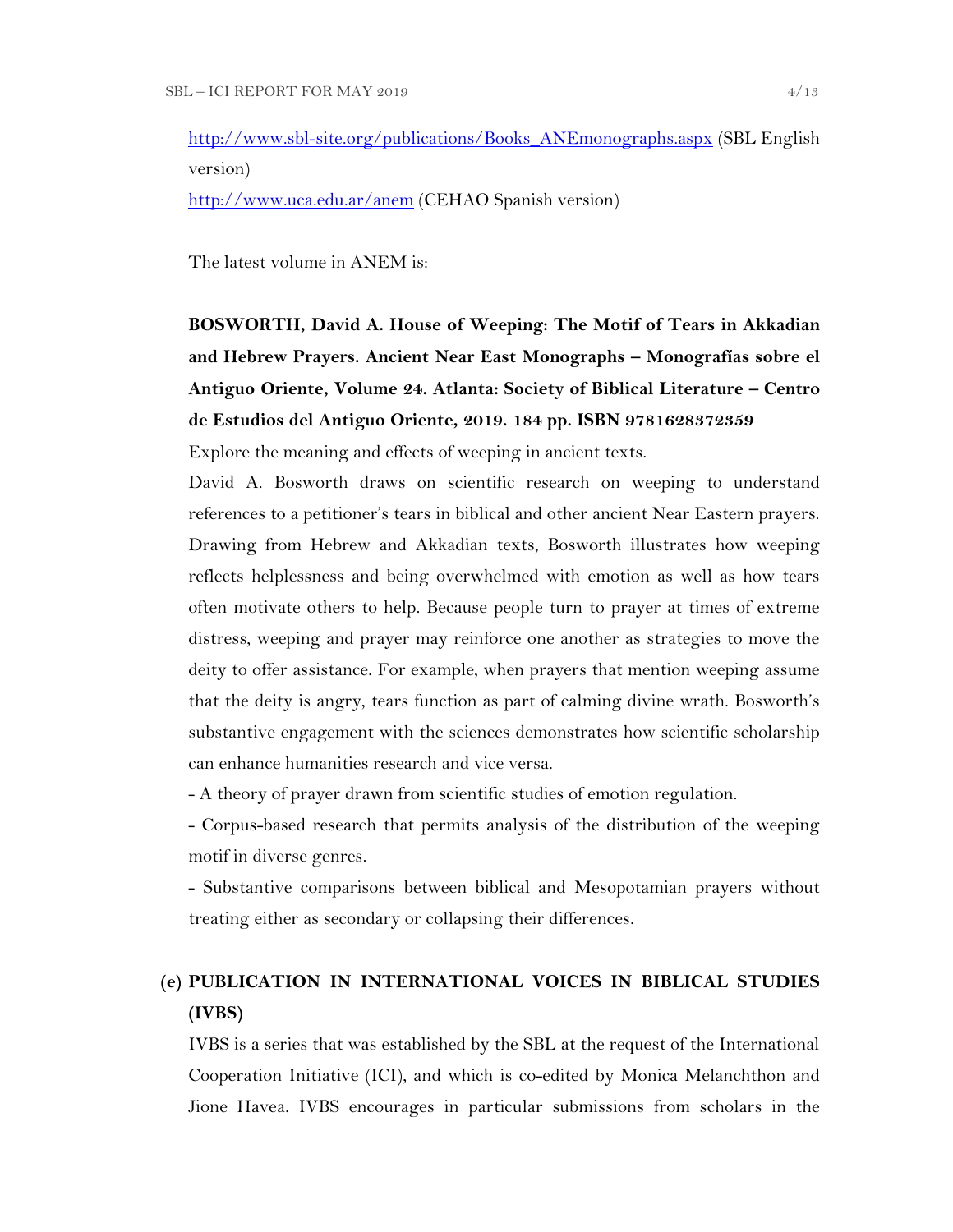present seven international regions for which it has editorial boards: Africa, Central and Eastern Europe, Latin America, Middle East-South Asia, Northeast Asia, Pacific, and Southeast Asia. Interregional collaborations are also welcome. IVBS publishes works in English and in any other language for which its editors can find qualified peer reviewers. Any work published in IVBS is freely available to anyone in perpetuity. The series publishes work generally in the area of reception history and criticism. The scope is not limited to any particular biblical text or historical timeframe. The works will mainly be published in English and, wherever possible, also in primary languages of authors. For more information please go to [http://ivbs.sbl-site.org/home.aspx.](http://ivbs.sbl-site.org/home.aspx) If you would consider publishing your work in this series, feel free to contact one of the two general editors, [Monica Melanchthon](mailto:ivbs2010@gmail.com) or [Jione Havea.](mailto:jioneh@nsw.uca.org.au)

The latest volume in IVBS is:

## **Ahn, John (ed.) Landscapes of Korean and Korean American Biblical Interpretation. Atlanta: SBL Press, 2019.**

A groundbreaking first collection of Korean and Korean American biblical interpretation.

Essays by established and emerging Korean and Korean American scholars reflect a range of historical, textual, feminist, sociological, theological, and postcolonial readings. Contributors cast ancient contexts and even recent events in South Korea in light on familiar passages such as King Manasseh read through the Sewol Ferry Tragedy, David and Bathsheba's narrative as the backdrop to the prohibition against adultery, rereading the virtuous women in Proverbs 31:10–31 through a Korean woman's experience, visualizing the Demilitarized Zone (DMZ) and demarcations in Galatians, and introducing the extrabiblical story of Eve and Norea, her daughter, through story (re)telling. This volume of essays introduces Korean and Korean American biblical interpretation to scholars and students interested in contemporary contextual interpretations.

Features: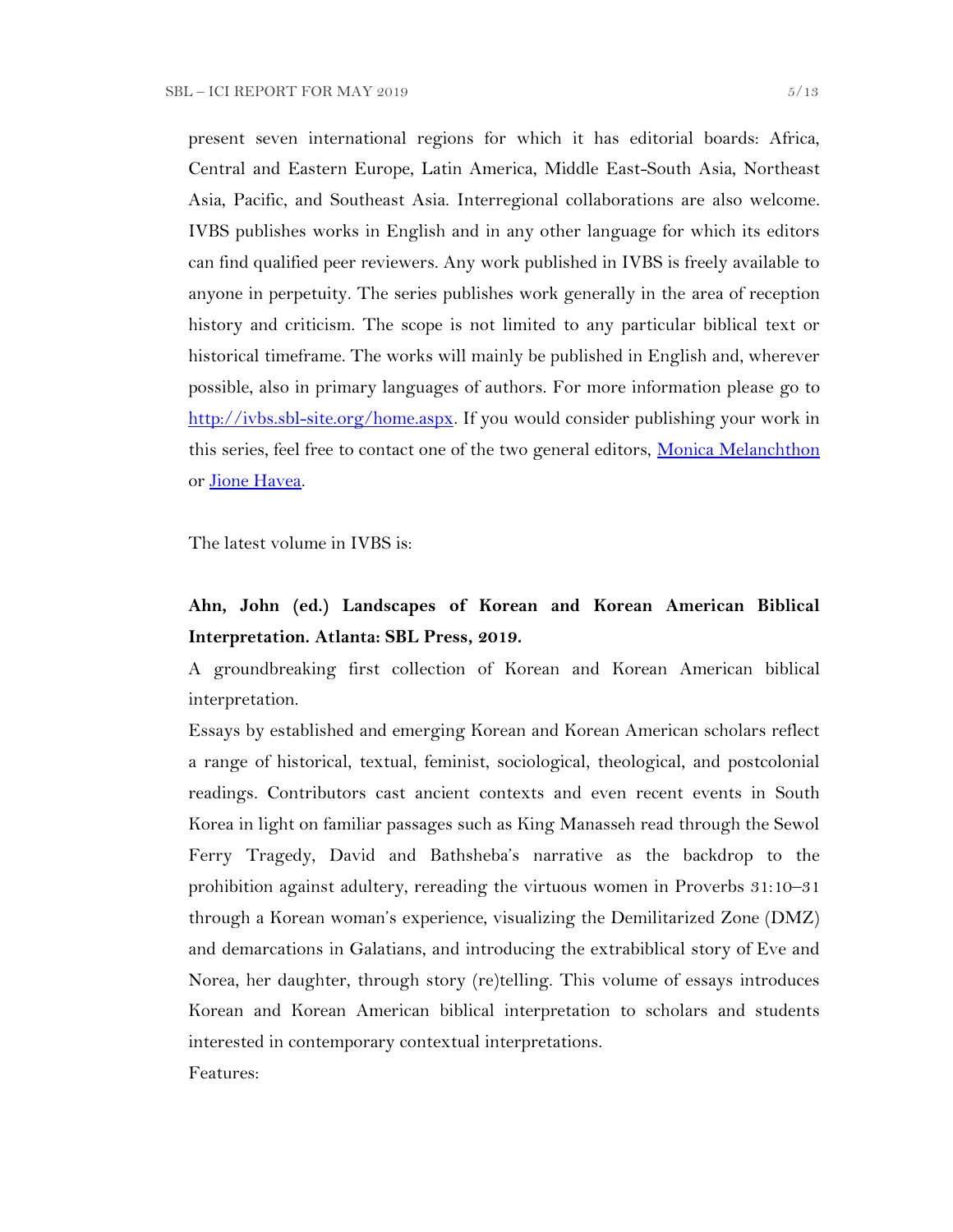- An introduction of the "locative-textual" approach as a framework for Korean and Korean American biblical interpretation.

- New inroads by bridging Korean with Korean American biblical scholarship.

- Fresh grounds for fostering critical and contextual biblical scholarship by Koreans and Korean North Americans.

#### **(f) ICI ONLINE BOOK REPOSITORY**

For a **full alphabetic list of all publications available for free in the ICI book repository program**, please go to:

[http://www.sbl-site.org/publications/Books\\_ICIbooks.aspx](http://www.sbl-site.org/publications/Books_ICIbooks.aspx)

New books added to the repository!:

## **Havea, Jione. Sea of Readings: The Bible in the South Pacific. Semeia Studies 90. Atlanta: SBL Press, 2018.**

This book offers readings of the Bible by native biblical critics from the South Pacific (Pasifika). An essay from editor Jione Havea introduces the volume by locating these essays within islander criticism and by explaining the flow of the book. Essays are presented in three sections. "Island Twists" offers readings that twist, like a whirlpool, biblical texts around insights of Pasifika novelists, composers, poets, and sages. "Island Turns" contains contextual readings that turn biblical texts toward Pasifika. "Across the Sea" contains responses by biblical critics from across the sea.

#### **(g) JSTOR**

JSTOR provides free or low cost access to more than 1,500 institutions in 69 countries.

More than 1,500 institutions in Africa and other developing nations receive access to JSTOR free of charge or for steeply reduced fees. This is made possible through a combination of philanthropic support and the fees paid by libraries in other countries around the world, as well as publishers' eagerness to support this work.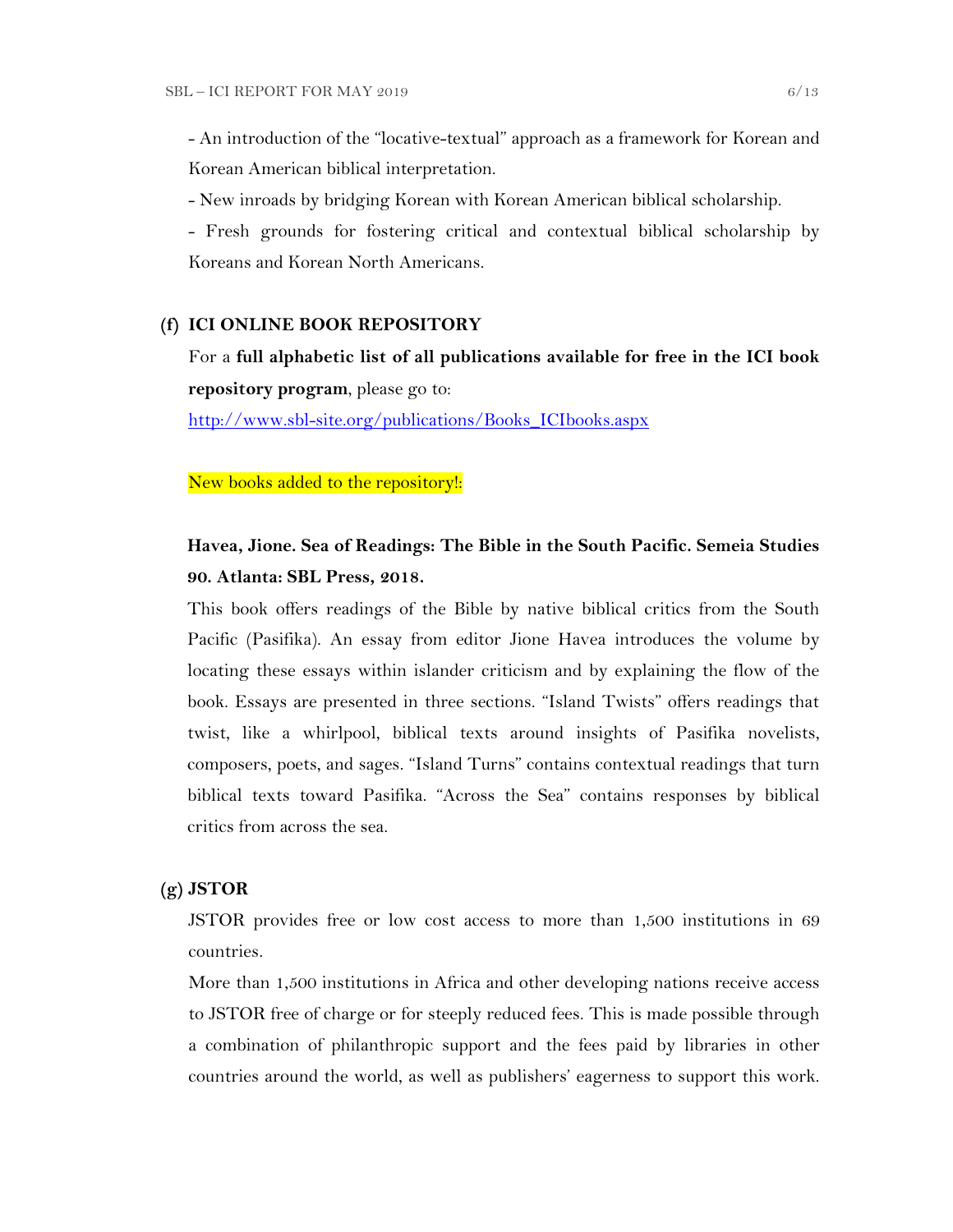More information is available about JSTOR's [African Access](http://about.jstor.org/libraries/african-access-initiative)  [Initiative](http://about.jstor.org/libraries/african-access-initiative) and [Developing Nations Access Initiative](http://about.jstor.org/libraries/developing-nations-access-initiative) programs.

#### Need JSTOR Access?

As part of your Society of Biblical Literature membership, save 50% on the annual JPASS plan, your personal access to the JSTOR archive. With more than 1,900 scholarly journals, JSTOR is one of the world's leading academic databases. Millions of users worldwide rely on JSTOR for research, fact checking, and book reviews. This discounted subscription includes unlimited reading access and 120 article downloads. JSTOR adds new titles every month so you'll have a growing collection of the world's leading peer-reviewed journals only a click away.

To access the discounted JPASS, log-in to the SBL website with your member ID. Just below where you entered your member ID, click membership benefits. You will see JSTOR's JPASS among the benefits and a link "To get your savings: click here."

#### **(h) ICI TEACHING COLLABORATION PROGRAM**

In order to facilitate the exchange of scholars and institutions in biblical studies across the globe, a teaching collaboration program is run by the ICI. The facility consists of lists of scholars and institutions interested in exchanges that are made available on the SBL website.

See: [http://sbl-site.org/educational/ICITeaching.aspx.](http://sbl-site.org/educational/ICITeaching.aspx) If you or your institution is interested in such collaboration, please visit the site and enroll yourself in these lists. For more information, contact [Jackie du Toit.](mailto:dutoitjs@ufs.ac.za)

#### **(i) SBL WOMEN'S ARCHIVE PROJECT NEW!**

The number of women and the types of roles they hold in the SBL have been increasing since Anna Ely Rhoads joined in 1894. Women push methodological boundaries, teach and mentor students, and support guild initiatives by serving as editors, program chairs, committee members, and officers. To honor women's accomplishments and to consider the unique challenges they continue to face, the Society is developing a digital archive to preserve the stories of women in the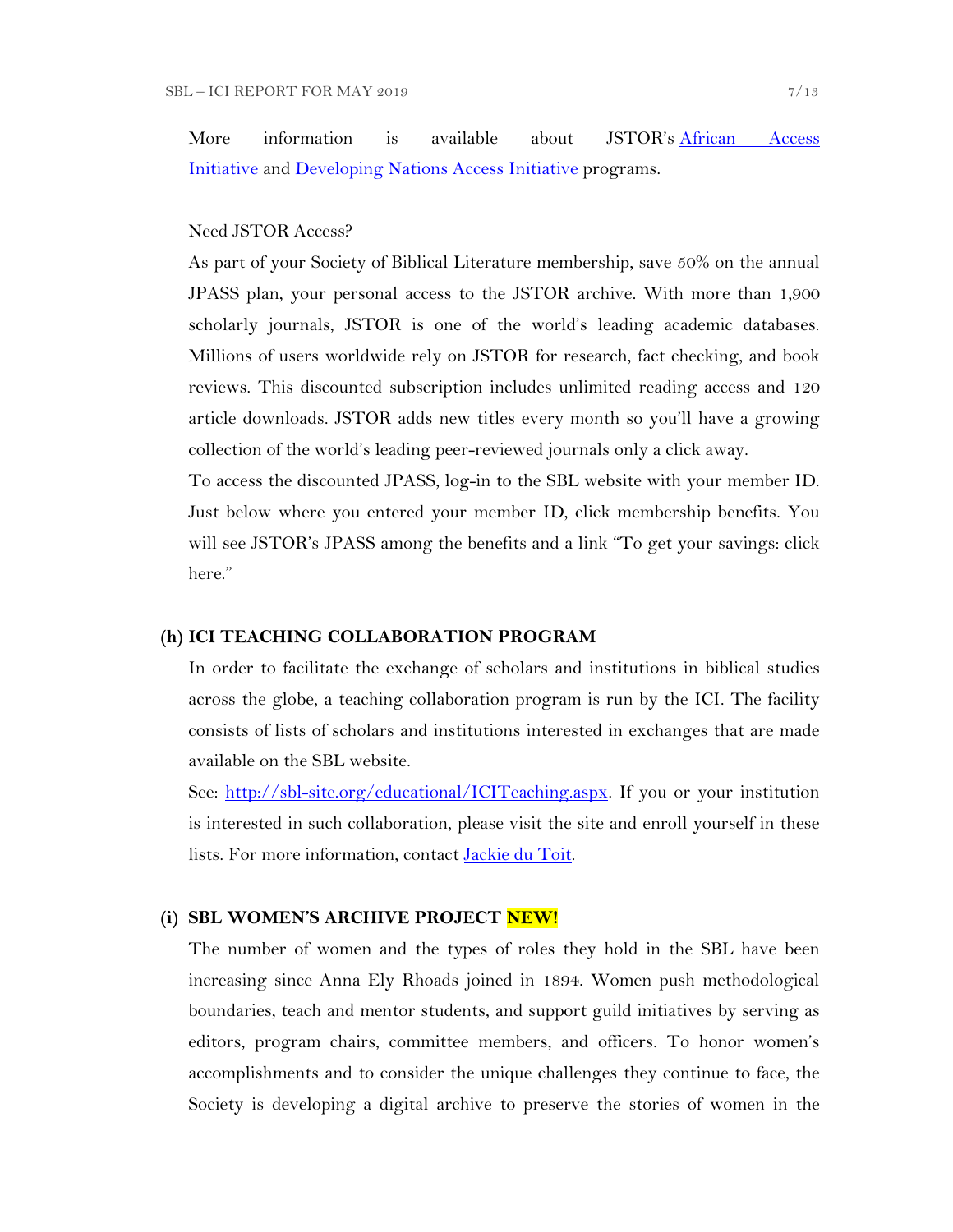guild. We invite women members to share their personal stories through video, audio, pictorial, and written reflections. Submissions will become part of the official SBL archival records. It is our hope that this will become the first of many archive projects that will preserve the unique experience of members from a guild that continues to grow, change, and become more inclusive.

For more reflection guidelines and submission instructions, see the SBL Women's Archive [page.](https://nam04.safelinks.protection.outlook.com/?url=http%3A%2F%2Fr20.rs6.net%2Ftn.jsp%3Ff%3D001UxB5SQIuVUKz9COuM3IsPWnWKqoK39z2VG4xqTm8KZlA_ZE17Z7Fa2PmCgTjMMxZJIpcAIjlvUF-irxd2rwYbEMLTrV0K_WM51IpZKkkhMDgd8_9aVPRw3rlId_KW8E944PO6OC3qczzRWSY7H-TuxvuErx13KKirGuJ38oWvop66nka2FiuLpzq0iT-us5e%26c%3DQ2tCZ6oCYeHLWgeasA7YFffpqmCkeEopn2jFFHww1HRSHdGZkow9Cg%3D%3D%26ch%3Dndma_uDxhxPhjRABmkw-gBQiRkfwAotBZK8Ps3z0wu4oDwHg9u9sLg%3D%3D&data=02%7C01%7CWALFORD_ND%40mercer.edu%7Cf513cd74ff8548bede3608d6b5da7f75%7C4fb34d2889b247109bcc30824d17fc30%7C0%7C0%7C636896347381808305&sdata=tiSsidRd6oL6K11UbD%2BSSPY7fRIjvdDnpsEU3BWCZRg%3D&reserved=0) Check out the  $FAO$  for additional information about this project and the archive.

#### **(j) JOURNAL OF BIBLICAL LITERATURE (JBL) ARCHIVE**

Take note that an archive with JBL articles from volume 122.1 of 2003 through volume 130.1 of 2011 is available online to people accessing the SBL website from any ICI country. See [http://www.sbl-site.org/publications/ICI\\_JBLarchive.aspx.](http://www.sbl-site.org/publications/ICI_JBLarchive.aspx) All articles in those volumes can be downloaded for free!

#### **(k) THE SBL WEBSITE**

The SBL website (on the SBL Press page) has a facility where one can search the full text of all SBL books! For this very convenient tool, see:

<http://sbl-site.org/publications/default.aspx>

For searching reviews of a vast number of academic publications, see the website of Review of Biblical Literature (RBL) at (you have to log in with your membership number):

<http://www.bookreviews.org/>

#### **(l) EVENTS**

The SBL maintains a significant list of events taking place anywhere in the globe. For the full list please go to<http://www.sbl-site.org/meetings/events.aspx> A selection of events is listed below—mainly those taking place in ICI regions. Please provide information on conferences in your region, including calls for

papers, to Sharon Johnson at  $\frac{\text{sharon.}(\partial s\text{bl-site.} \text{org.}}{\text{abs.}(\partial s\text{bl-site.} \text{org.}})$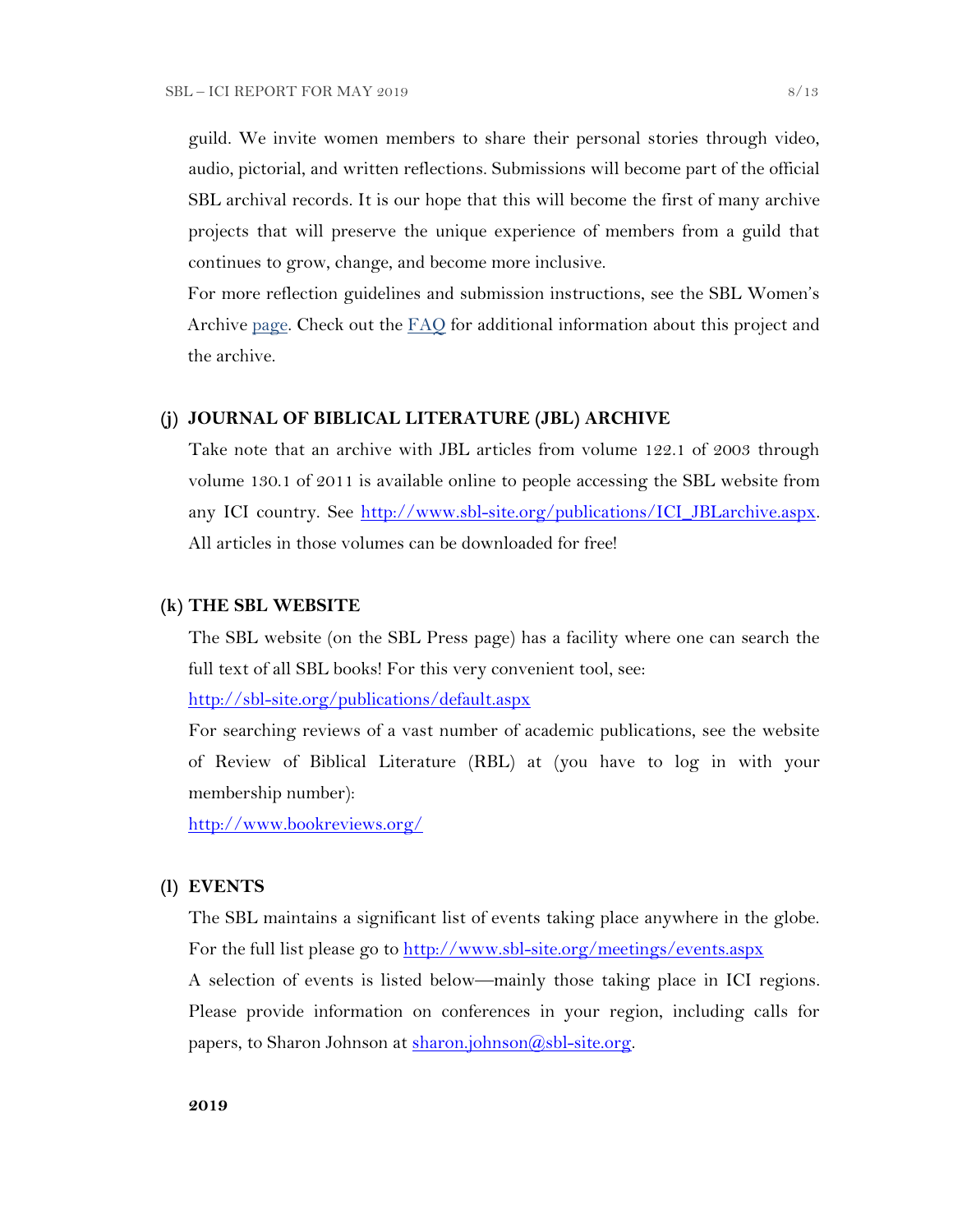## **6/24-6/25 New Song: Biblical Hebrew Poetry as Jewish and Christian Scripture for the 21st Century**

This conference will explore the significance of the poetic medium (difficulties, dynamics, and demands on readers) in the ongoing interpretive engagement with Biblical Hebrew poetry as scripture. Participants will hear from and discuss with leading scholars from around the world (incl. Ellen Davis, Benjamin Sommer, & John Goldingay), each with their own approaches to how the poetry of the OT/HB might be recontextualized in contemporary contexts. The conference is located at Ushaw College (Durham, UK) and co-sponsored by Durham University's Centre for the Study of Jewish Culture, Society, and Politics and the Centre for Catholic Studies. Registration closes May 27.

<https://www.dur.ac.uk/theology.religion/ccs/events/conferences/newsong/>

#### **7/1-7/5 SBL International Meeting**

Our host institutions are the Pontifical Biblical Institute and the Gregorian University, Rome, Italy.

<https://www.sbl-site.org/meetings/Internationalmeeting.aspx>

## **7/15-7/17 The Desert Origins of God: Yahweh's Emergence and the Materiality of Desert Cult in the Southern Levant and Northern Arabia (Käte Hamburger Kolleg, Center for Religious Studies, Ruhr-Universität Bochum)**

This conference seeks to explore and contextualize the configuration of the varied desert cultic practices from the southern Levant and northern Arabia during the Late Bronze/Iron Ages that may have contributed to the emergence of the Yahwistic cult. Recent archaeological excavations in the Negev, southern Transjordan and Hejaz and new interpretations of old epigraphic and iconographic evidence are rapidly changing the biblical-based paradigm of the interactions between the desert cults and the Iron Age Levantine religions.

The conference adopts an interdisciplinary approach, assessing textual, archaeological, as well as epigraphic data. The papers presented here contribute in a unique way to big historical questions of the LBA/IA desert religions: Was there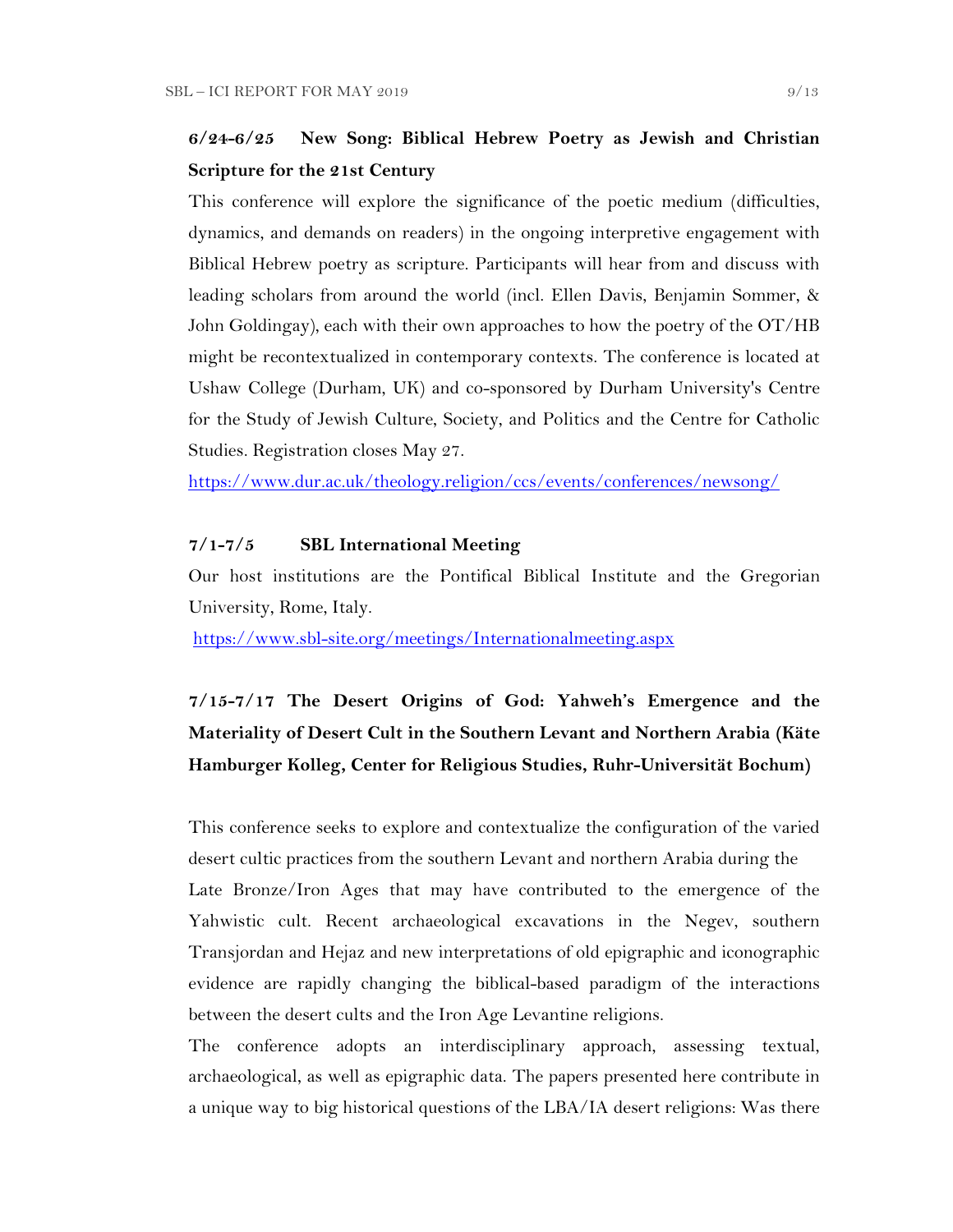something unique in the desert cults? How were the religious experiences shaped by the interactions between the local rituals and the sanctuary cults that penetrated from the agricultural lands? The conference also touches the much wider debate of the role played by trade–in copper, incense, pastoral products–and cultural interconnections in the diffusion of religious ideas. It particularly explores how these data relate to those religious practices attested in Judah and Israel of the later Iron Age and beyond, thereby providing new insights into the prehistory of the Yahweh cult.

Attendance is free but spaces are limited.

For registration and special rates for accommodation, please contact Juan Manuel Tebes [\(juan\\_tebes@uca.edu.ar\)](mailto:juan_tebes@uca.edu.ar)

<https://ceres.rub.de/en/events/desert-origins-god/>

### **7/16-7/19 Congreso Internacional de Estudios Bíblicos**

Con ocasión de cumplirse los 80 años de la Revista Bíblica, la "Asociación Bíblica Argentina" (ABA) y los Consejos Editoriales de la Revista, junto con la "Asociación Brasileira de Pesquisa Bíblica" (ABIB), la Asociación Bíblica Chilena (ABCh), la Asociación de Biblistas de México y varios colegas de distintos países latinoamericanos y de los Estados Unidos, hemos organizado un "Congreso Internacional de Estudios Bíblicos" que tendrá lugar en la sede de Buenos Aires de la Pontificia Universidad Católica Argentina "Santa María de los Buenos Aires".

On the occasion of the 80th anniversary of Revista Bíblica, the "Asociación Bíblica Argentina" (ABA) and the Revista Editorial Board, together with the "Asociación Brasileira de Pesquisa Bíblica" (ABIB), the Asociación Bíblica Chilena (ABCh), the Asociación de Biblistas de México and several colleagues from different Latin American countries and the United States, have organized an "International Congress of Biblical Studies" that will take place in the Buenos Aires headquarters of the Pontificia Universidad Católica Argentina "Santa María de los Buenos Aires".

<http://congresobiblico2019.org/>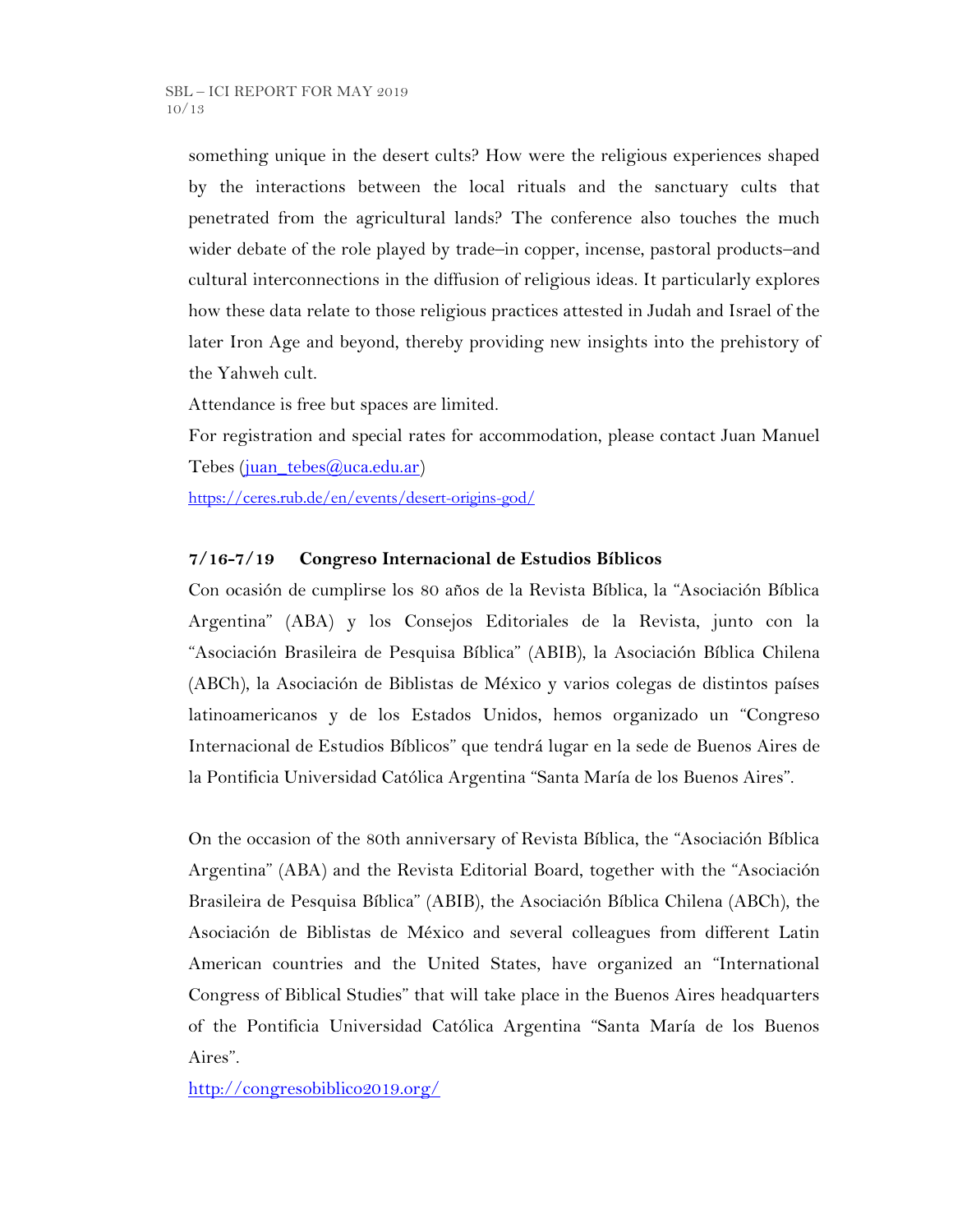### **7/21-7/24 The British Association of Jewish Studies Conference**

BAJS Annual Conference will be held at the University of Oxford. Theme: What is Commentary?

<https://britishjewishstudies.org/about/conference-2018/>

## **07/24-07/26 Colloquium Biblicum Lovaniense LXVIII, 2019 (President: Judith Lieu, University of Cambridge)**

Whereas in the past interest in Peter has largely focussed on the ecclesiastical or institutional dynamics of the Petrine traditions, or on Peter as a shadowy foil for Paul, mediating between him and James as the representative of 'Jewish Christianity', recent study has offered fresh insights into both the canonical letters that bear his name, but also into the range of non-canonical 'Petrine' texts as well as into the development of the traditions regarding his death and burial. It is therefore a very apposite time to hold a Colloquium which will bring together both established and more early career scholars who have been at the centre of these diverse new developments, and stimulate dialogue and deeper analysis. The Proceedings of the Colloquium are expected to make a significant contribution to the role and representation of Peter and associated writings in the Early Church and to their reception. CALL FOR SHORT PAPERS: Short paper proposals (including name, institutional affiliation, postal address, e-mail address, title and abstract of ca. 200 words) should be sent to: Judith Lieu, President CBL 2019, jml68@cam.ac.uk no later than 31 March 2019.

[https://theo.kuleuven.be/en/research/centres/centr\\_collbibl](https://theo.kuleuven.be/en/research/centres/centr_collbibl)

### **7/30-8/2 Society for New Testament Studies**

SNTS 2019 General Meeting will be held in Marburg, Germany. <http://snts.international/general-meetings/>

**8/4-8/9 International Organization for the Study of the Old Testament** The 23rd Congress of IOSOT will be held at the University of Aberdeen.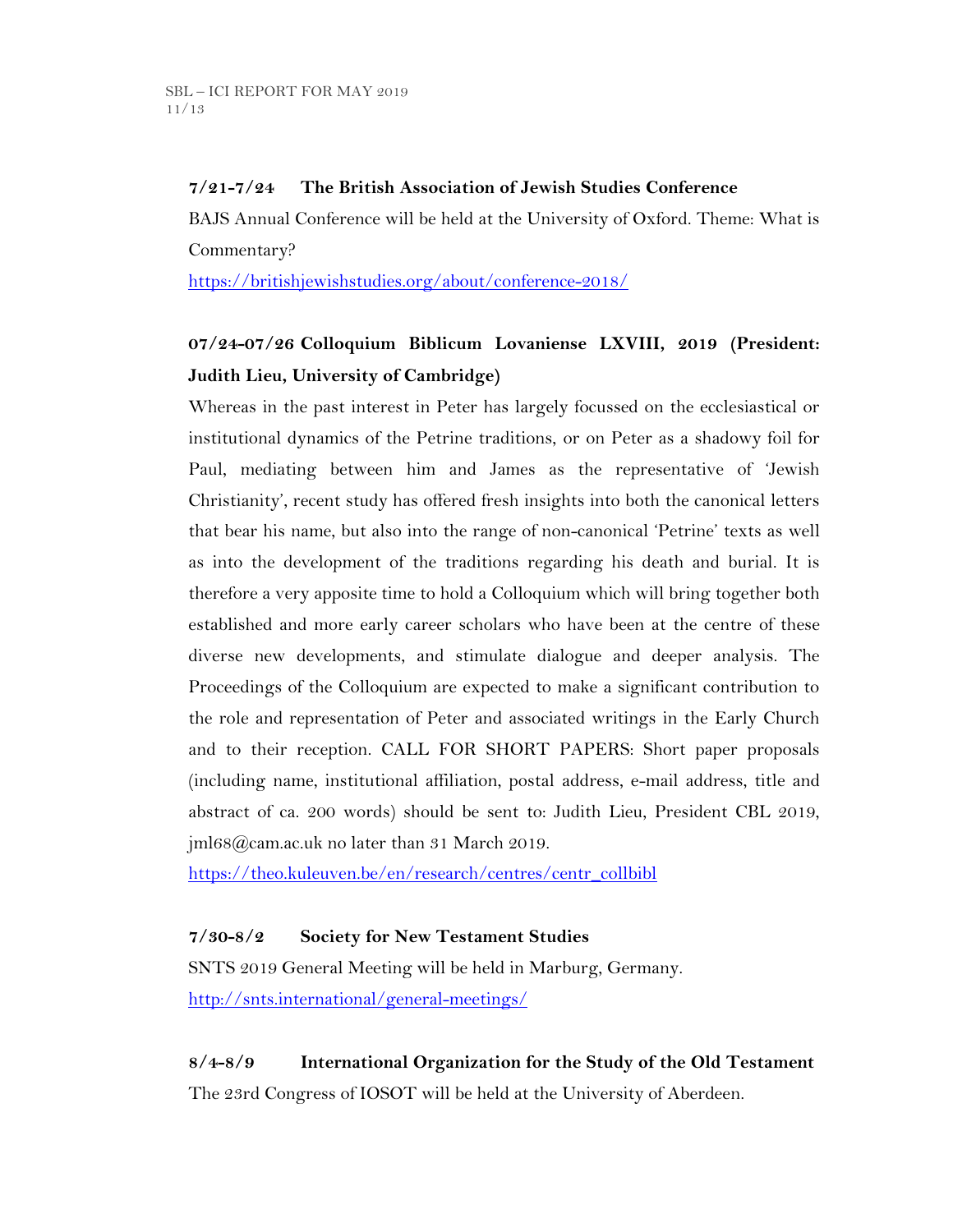<https://www.abdn.ac.uk/events/conferences/iosot/index.php>

## **8/11-8/14 European Association of Biblical Studies**

2019 Annual Conference will be held in Warsaw, Poland. <https://www.eabs.net/>

### **8/23-8/29 2020 IAHR World Congress**

The 22nd Quinquennial World Conference of the International Association for the History of Religion (IAHR) will be in Dunedin, New Zealand. <https://www.iahr2020.kiwi/>

## **9/2-9/13 Oxford Biblical Hebrew Summer School**

Ten days of intensive teaching in biblical Hebrew - at the Oxford Centre for Hebrew and Jewish Studies. The course corresponds to two terms of intensive teaching for a full-time university student and is open to students with or without experience of the language. The cost of the school is  $\pounds 300$  per student for 30 hours of language instruction.

<https://www.ochjs.ac.uk/biblical-hebrew-summer-school/>

## **10/23-10/24 Signs, Wonders and Mighty Works: God's Activity in the History of Salvation**

The Institute of Biblical Studies at the John Paul II Catholic University of Lublin, Poland,is hosting an international biblical conference dealing with the theme of miracles in the Bible and extra-biblical traditions of the ancient Mediterranean world.

<http://ocs.academicon.pl/index.php/test/Miracles/index>

## **(m) SBL EDUCATIONAL RESOURCES FREELY AVAILABLE**

There are links to numerous educational resources on the SBL website. The following are freely available: (i) Resources on Teaching the Bible; (ii) Freely downloadable Hebrew, Greek and Transliteration fonts (amongst others); (iii)